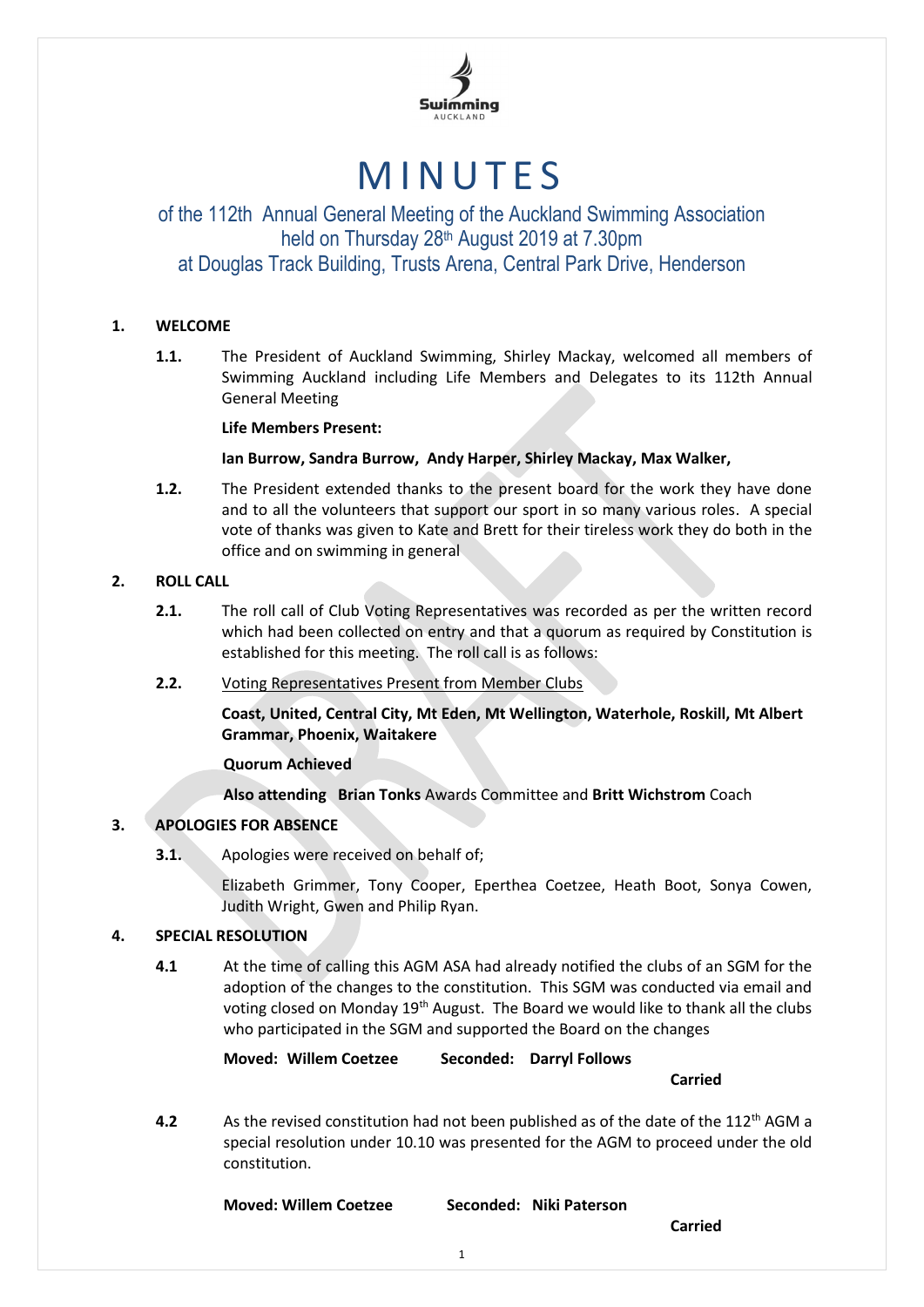

## **5. REVIEW OF THE MINUTES OF THE 110th AGM**

- **a.** The minutes of the Previous AGM held 16th August 2018 were reviewed.
	- **Moved:** Brian Dettling

"That the minutes of the  $111<sup>th</sup>$  Annual General Meeting be approved as a true and correct reflection of the meeting.

**Seconded:** Peter Kregting

*Carried*

## **6. In Remembrance:**

## **Mihai Manache Assid Corban**

William Coetzee, Chairman of ASA addressed the AGM regarding the contribution Mihai had made to swimming

Shirley Mackay, President of ASA addressed the AGM giving a summary of the 40 plus years that Assid had put into the swimming facilities for West Auckland.

**7.** Consideration of the Association's Annual Report and Financial Statements for the year ended 30<sup>th</sup> April 2019 as presented in the Annual Report together with the appended Operating Budget for 2019/20

"That the Annual Financial Statements for the year ending 30<sup>th</sup> April 2019 be accepted.

**Seconded** Bronwyn Dent

#### *Carried*

## **8. Address by Board Chair**

- The combined Chairperson and CEO reports were circulated
- First year the board has been able to look ahead in terms of equipment and focus on maintenance only
- A swimmer's development programme has been started and the immediate feedback is very positive. ASA securing 50m lane space at West Wave on Saturday's is part of this programme. In the coming year dry land training and information sessions for swimmers, coaches and parents in relation to nutrition will be included.
- League has been running strong in Central Auckland for a few years and in Term 3 of the school year this year Western League was launched. Western League accepted the challenge put to them at the last AGM now it is up to Northern and Eastern areas to take up the challenge
- Recognition can be a very important motivator The Cup teams for 10 to 23 year olds The Victoria State Age Group Champs for 14 to 18 year olds In the coming year the teams will expand into a  $17*$  team Discussions are in place to take a team to Hawaii or similar in 2020
- Working groups and Volunteers were thanked.
- ASA has been working closely with SNZ with their review panel on the alignment of the national and regional constitutions. The recently held SGM was part of that process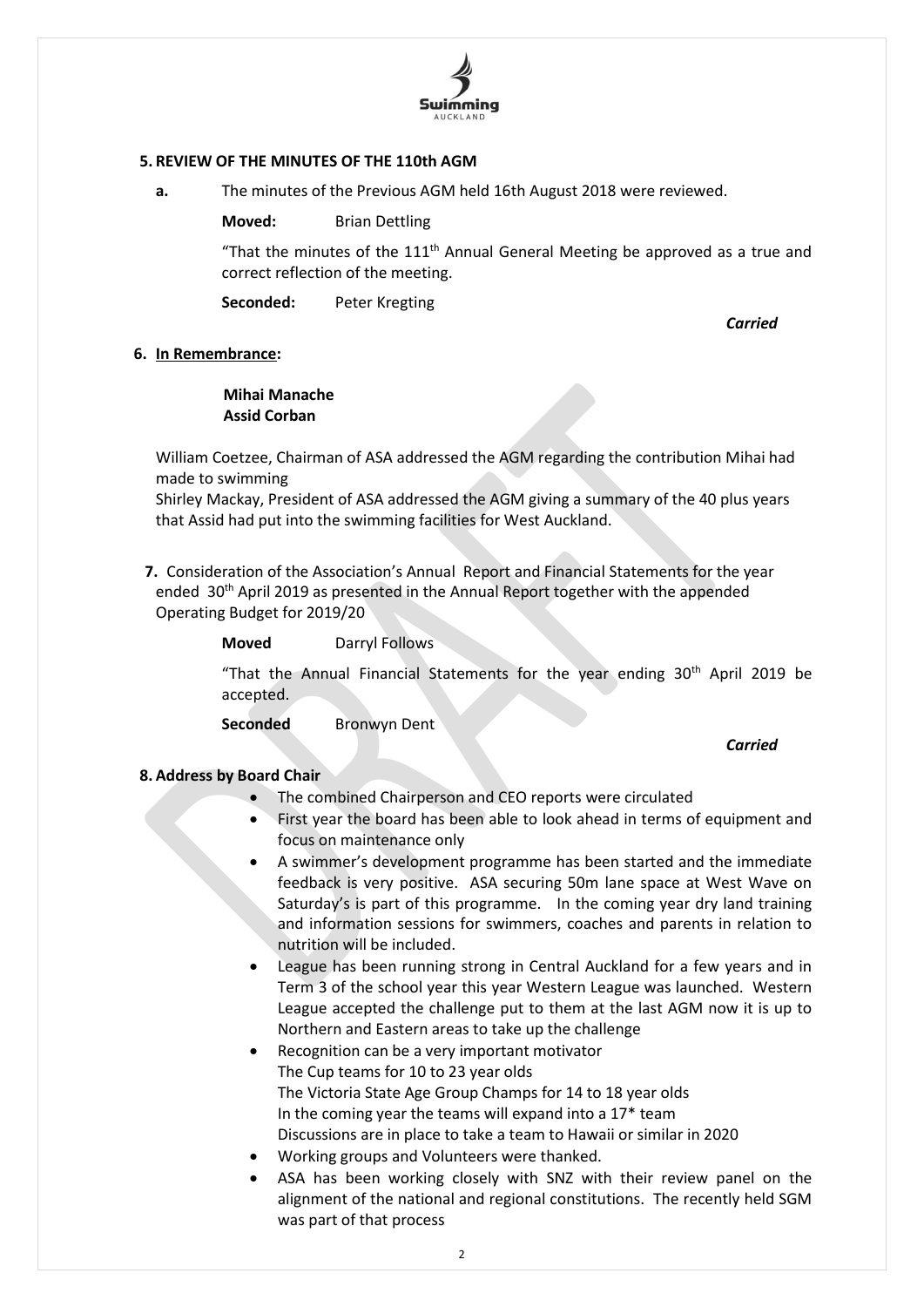

- The results of moving from ARES to Quantum are very evident. The perseverance of Kim, Helene, Tim and Tony were acknowledged.
- The working groups were acknowledged for their input into this swimming year.
- Sponsors and funding partners were as listed in the Annual Report
- Special thank were given to Brett and Kate and also Shirley Mackay our outgoing President. Best wishes were given to Shirley for her continuance of Western League.
- Special mention was made of Claudia Hill who is stepping down from the Board after joining in 2011. Her willingness to share knowledge and ask the hard questions has been invaluable.
- The remaining Board members were thanked for their contributions throughout the year.

**Moved:** Willem Coetzee

**Seconded**: Niki Patterson

#### *Carried*

Bronwyn Dent thanked Willem Coetzee on behalf of all clubs for his outstanding service to swimming .

#### **8.0 Election of Officers**

As per Rule 8.4 each Member Club is entitled to one vote for the election of each Board Member. Voting is not based on the number of swimmers in the club like we have for other votes but a single vote per club.

**Moved**: Bronwyn Dent

**Seconded:** David Priscott *Carried*

#### **8.1 ASA President:**

As per the new Regulations there is no longer a position of President

#### **8.2 As Elected Board Members**

**As there were two vacancies and only two candidates**

Shirley Mackay (Waitakere) and

Nick Little (Waterhole) were appointed to the Board joining

Davin Bray

Dean Prime

Shelley Rowland

Glenn Hamblyn

*Elected unopposed*

#### **8.3 As members of the ASA Life Membership and Awards Committee**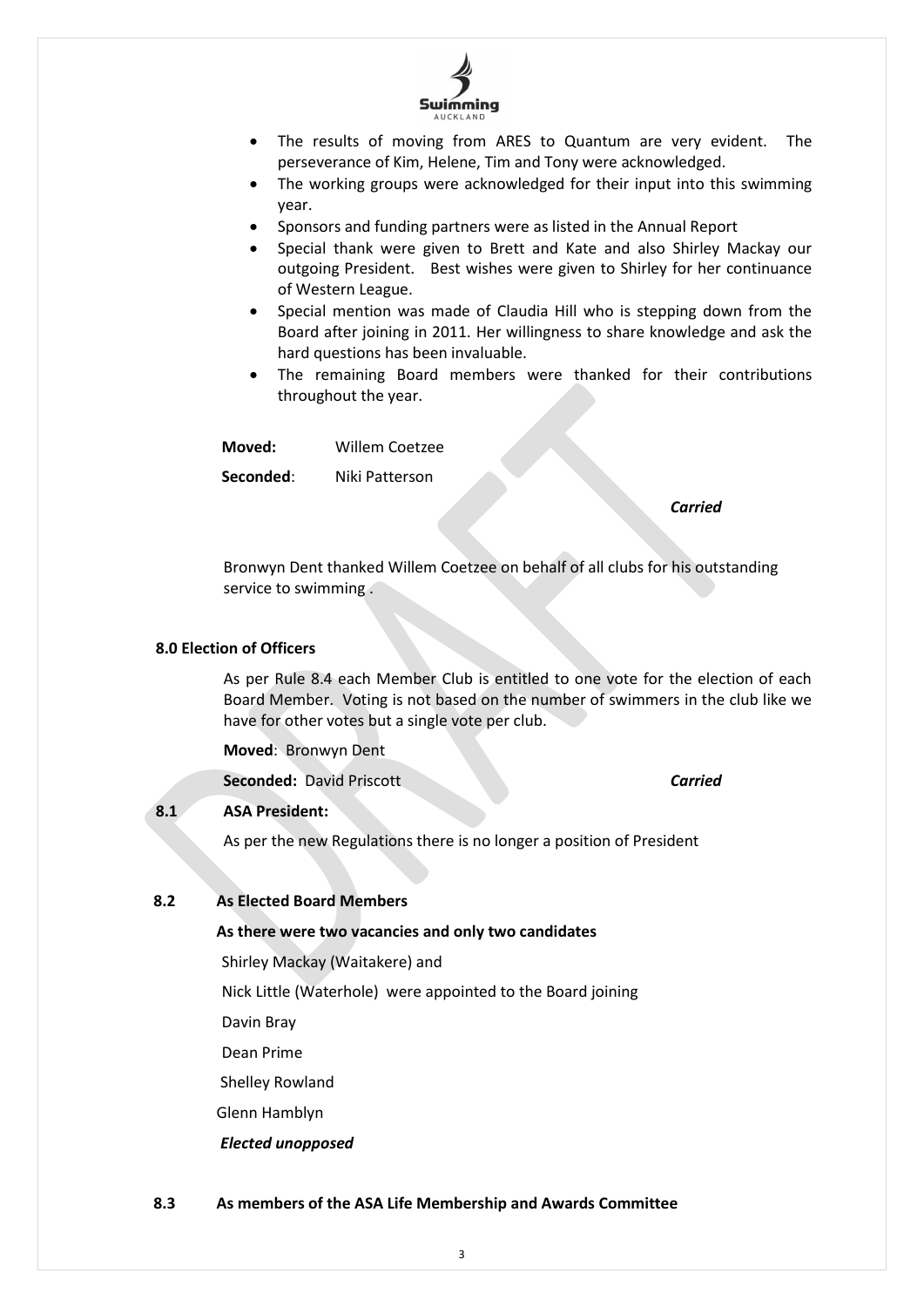

As Andy Harper had stepped down from the Awards Committee Barry Ashcroft was appointed to the vacant position. **Moved:** Steven Phillips

That Brian Tong be elected for another tenure on the Awards Committee **Seconded:** Darryl Follows **Carried** 

## **8.4 As elected members of the Competitive Swim Group:**

Comprise of ASA NZSCAT registered Coaches on which Four are elected at the AGM Four are appointed

## **Andy Harper and Brian Tong were appointed Scrutineers**

Voting Papers were given out with four people needing to be voted for

#### **Candidates were**

Paul Kent (MAGS) Josh Munro (Roskill) David Lyles (Phoenix) Glenn Hamblyn (Mt Eden) Monique Williams (North Shore) Sandra Burrow (CCY) Philip Ryan (Waterhole)

## *Elected Members*

Glenn Hamblyn (Mt Eden) Monique Williams (North Shore) Sandra Burrow (CCY) David Lyles (Phoenix)

*Carried*

#### **8.5 As members of the ASA Technical Committee:**

Five Members required. Five nominations Received Ross Bragg ASA Tony Cooper WHL Shane Helms NSS Claudia Hill ROS Alan Draisey ASA *Elected unopposed* **Moved:** Darryl Follows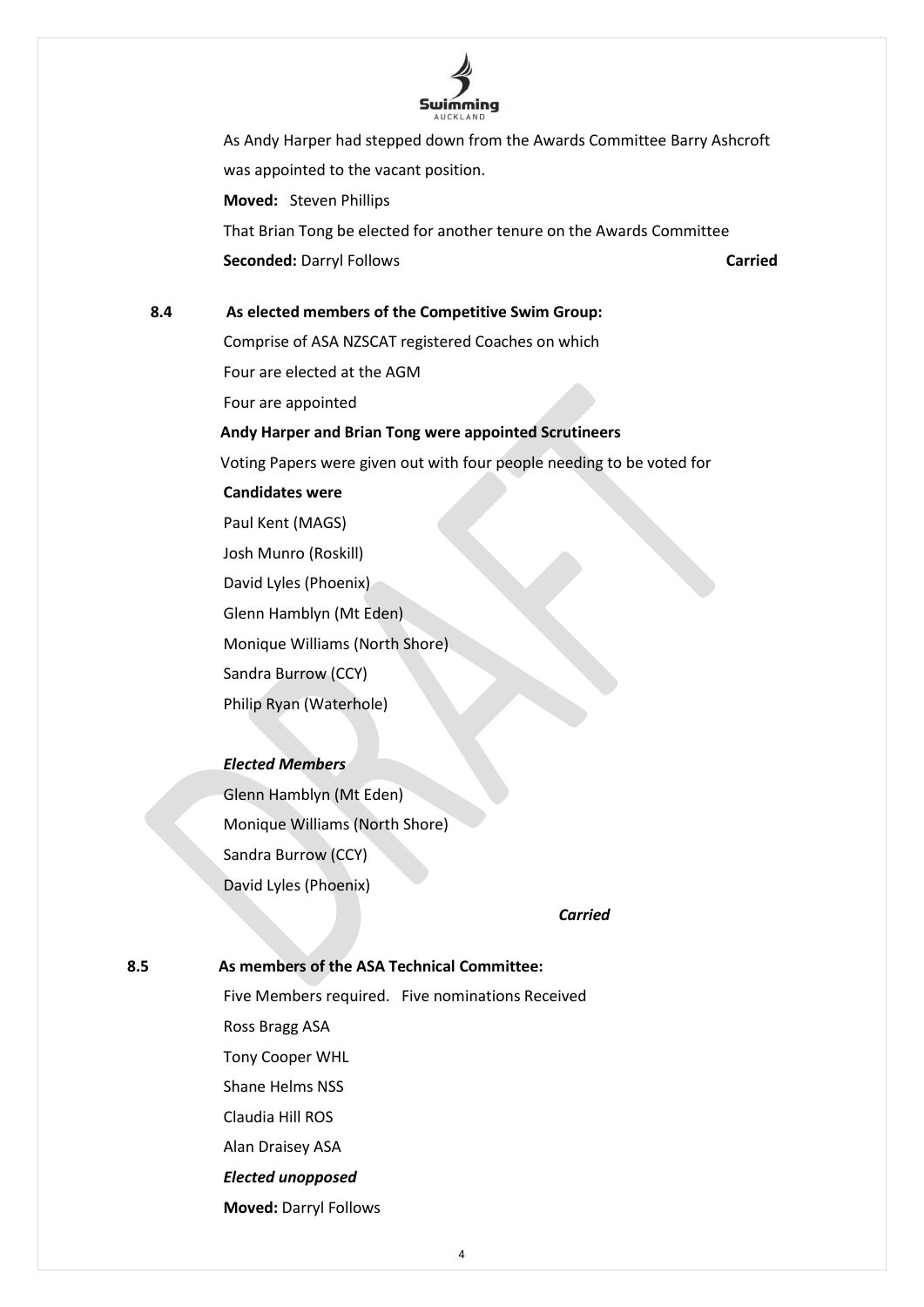

**Seconded:** Brian Dettling **Carried Carried** 

 **8.6 As members of the Technology Group:**

Five Members Four Nominations Received Kym Mincham (WHL)

Helene Helms (NSS)

Tim Draisey (ASA)

Tony Cooper (WHL)

**Moved:** Bronwyn Dent

**Seconded:** Steve Phillips

*Carried*

## **9. CONSIDERATION OF LIFE MEMBERSHIP AND AWARDS COMMITTEE REPORT**

- 9.1 Mr Brian Tong, Chairman NZ Swimming Trust and ASA Life Member addressed the meeting regarding funds available for International Experience. The following assist with the increasing costs of getting swimmers to overseas meets. Legends Relay held during Swimming Opens The interest from the investment of \$500k in shares Auctions Funds are provided for Up and Coming Swimmers This year Emerging Swimmer Erika Fairweather was sponsored and received Gold
- 9.2 Mr Tong then presented the following nominations for Association awards

## **Auckland Service Awards**

**It was proposed that the following become recipients of an Auckland Service Award:**

**North Shore Swimming Club:**

*Steve Quirke*

*Andrew Blakey*

**Coast Swimming Club:**

*Heath Boot*

**Auckland Swimming Association:**

*Brett Green Carried*

## 9.3 **Auckland Honours Awards**

No recipients this year

#### 9.4 **Auckland Life Membership Awards**